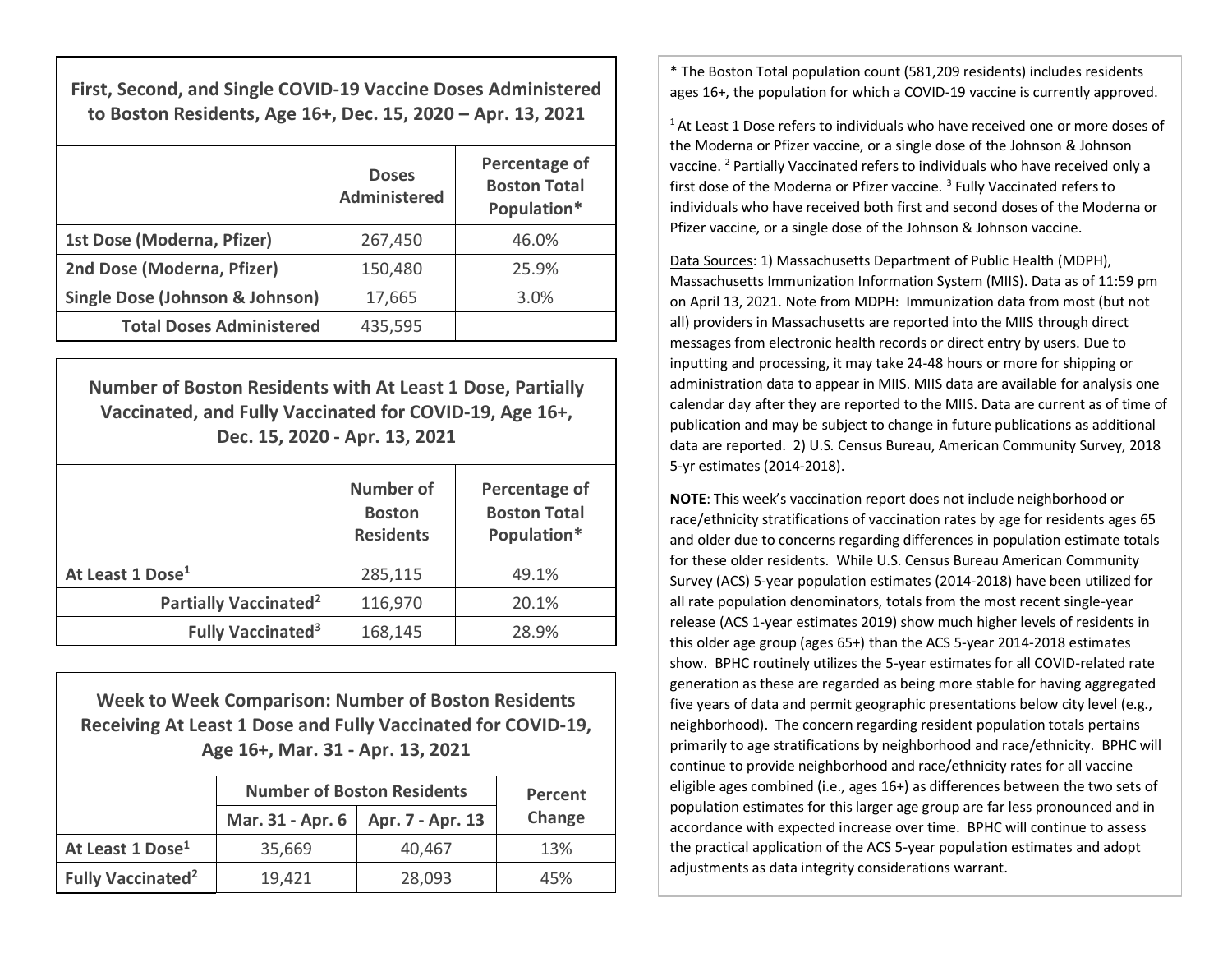

\* N varies from Total N of Individuals with At Least 1 Dose (285,115) due to suppression of counts of doses of N<30 in any given week.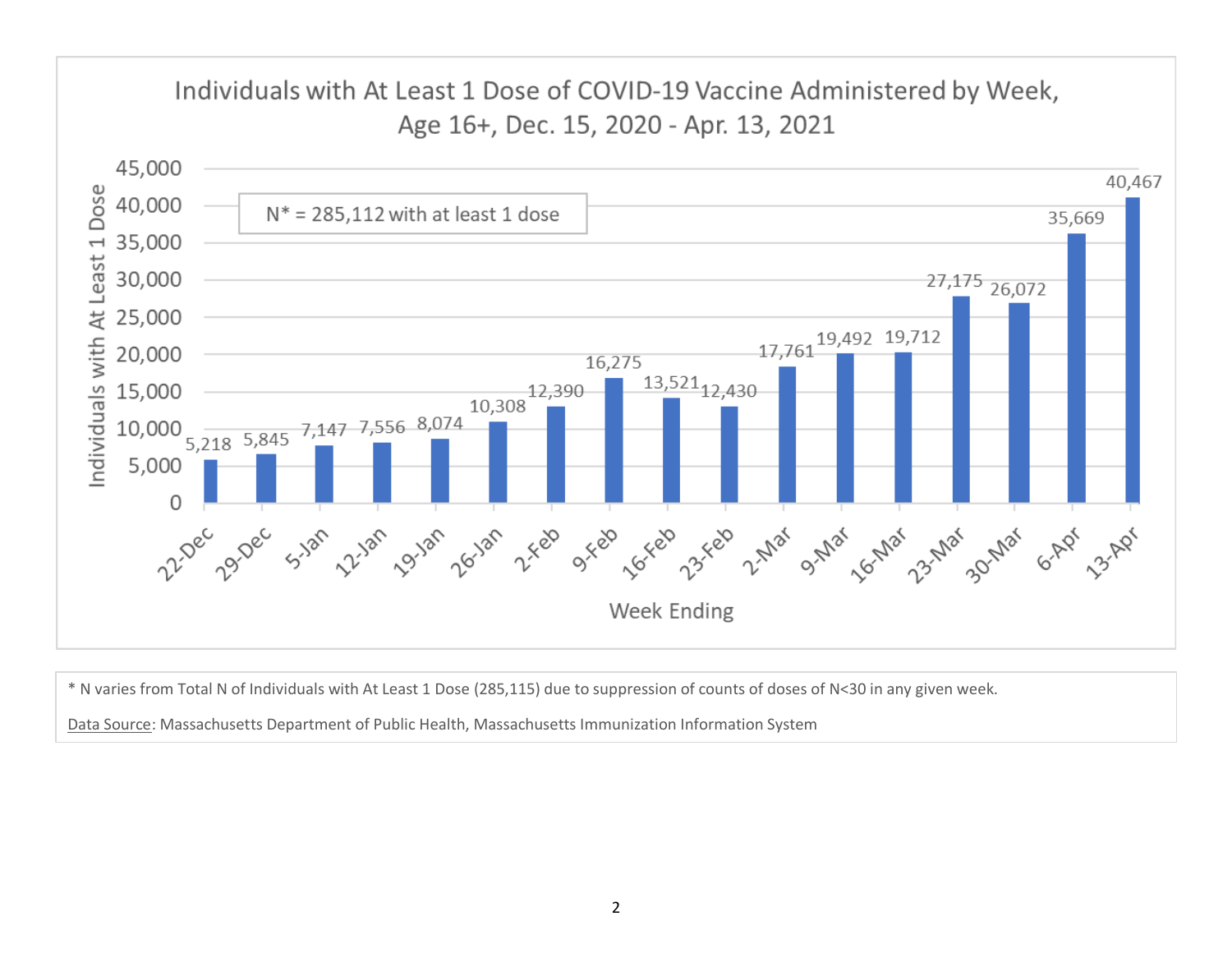

\* N varies from Total N of Individuals with At Least 1 Dose (285,115) due to suppression of counts of doses of N<30 on any given day.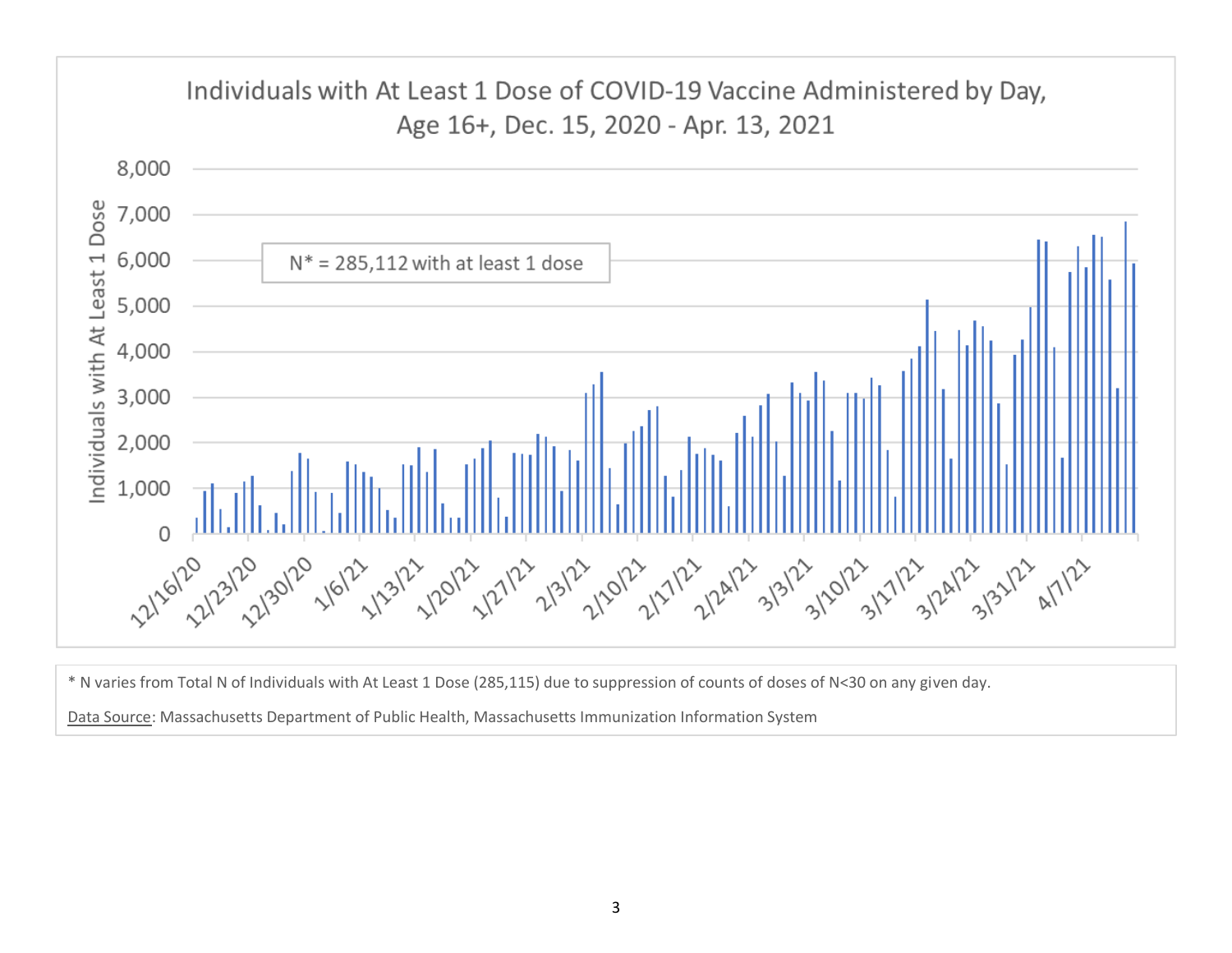

Week ending Jan. 5 only includes 4 days of data (Jan. 2 to Jan. 5).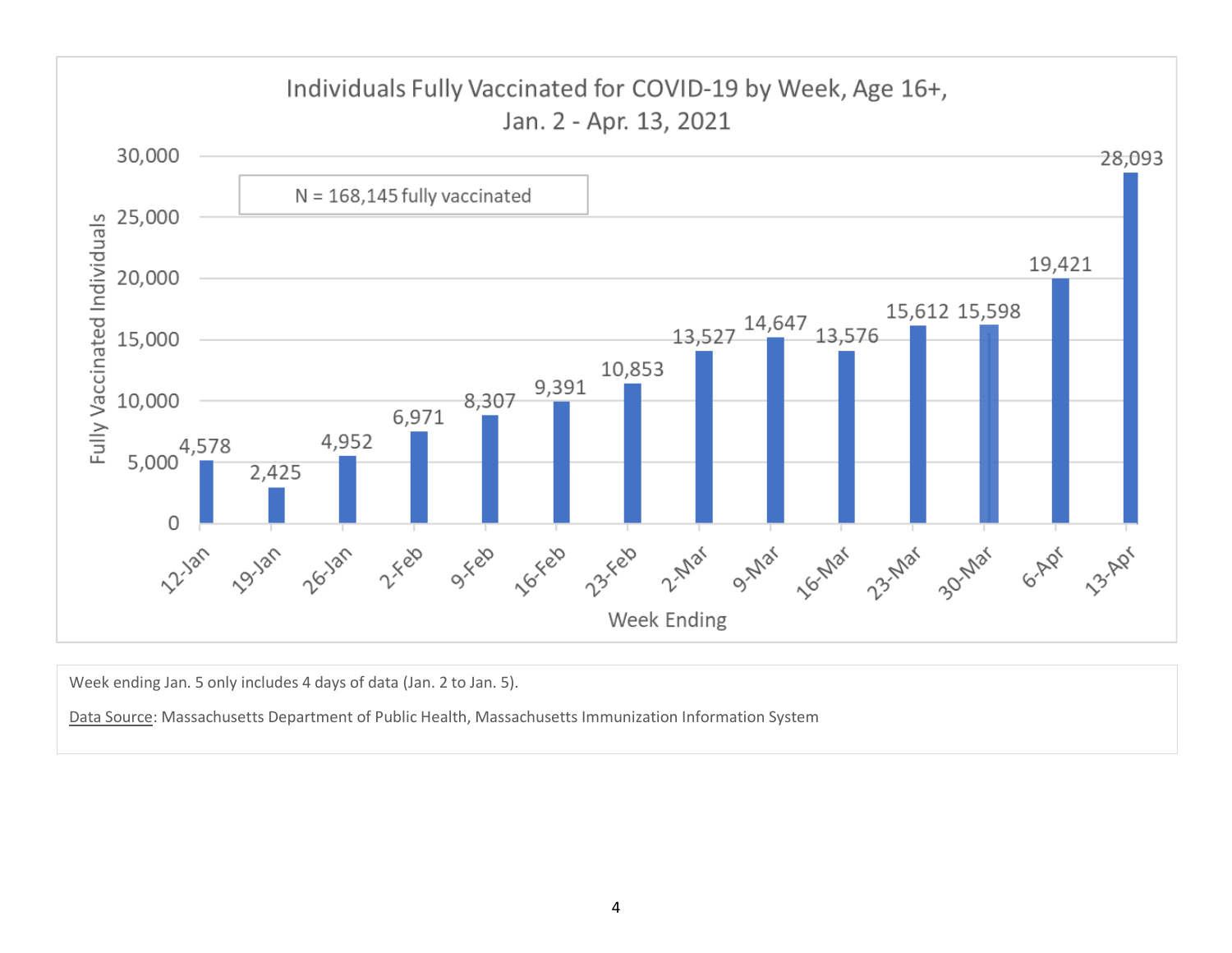![](_page_4_Figure_0.jpeg)

\* N varies from Total N of Fully Vaccinated Individuals (168,145) due to suppression of counts of doses of N<30 on any given day.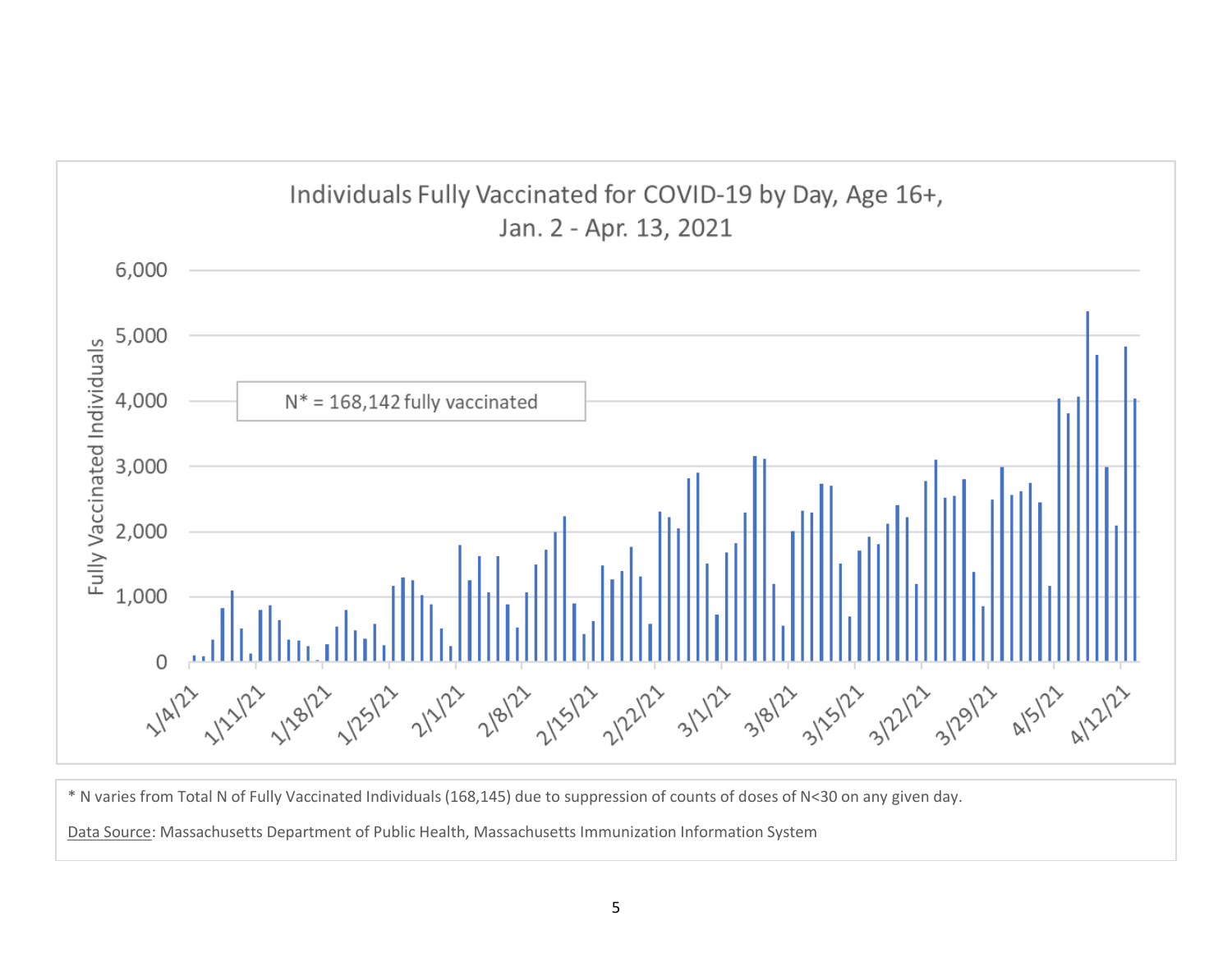![](_page_5_Figure_0.jpeg)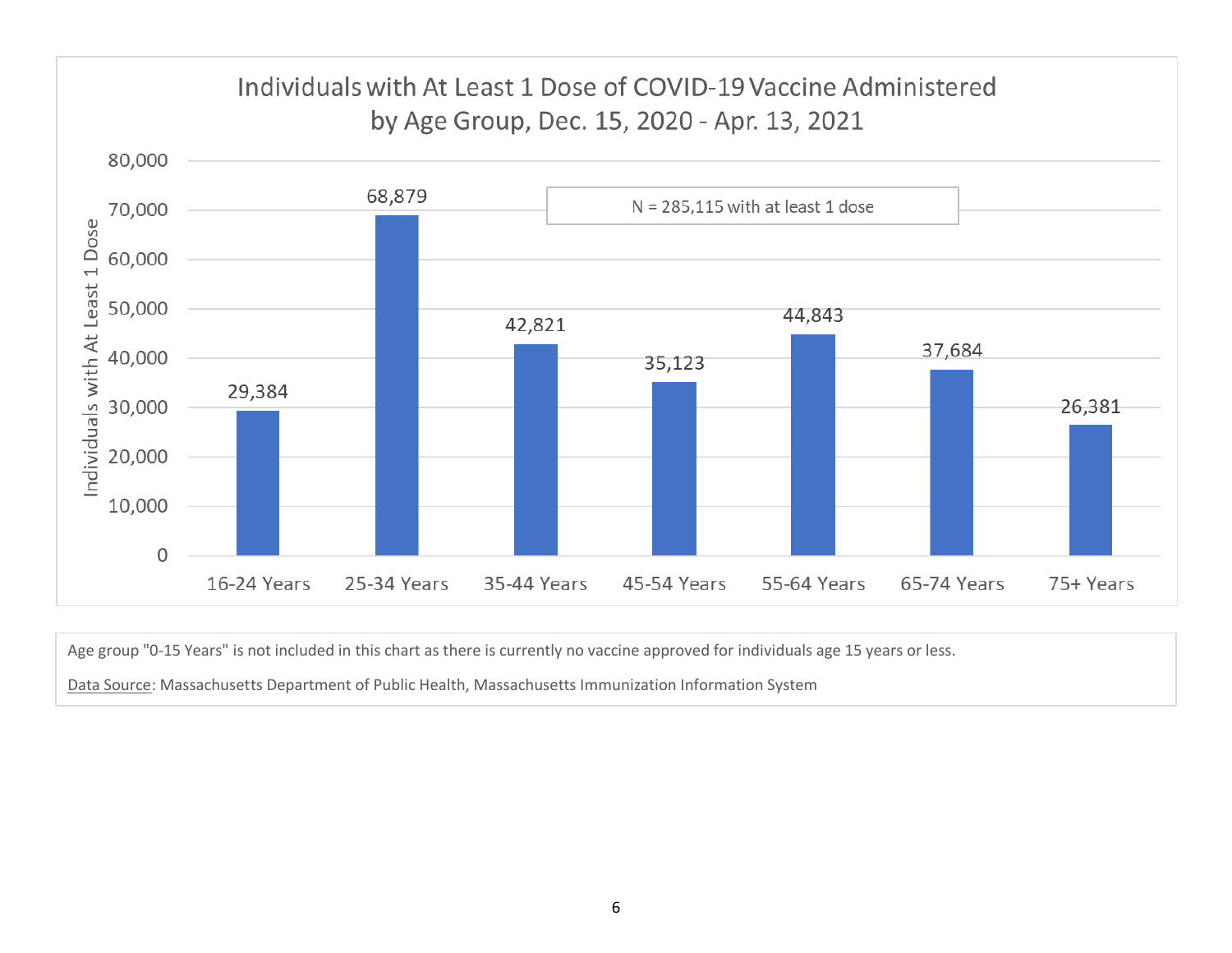![](_page_6_Figure_0.jpeg)

Percentage of overall Boston population (age 16+) with at least 1 dose = 49.1%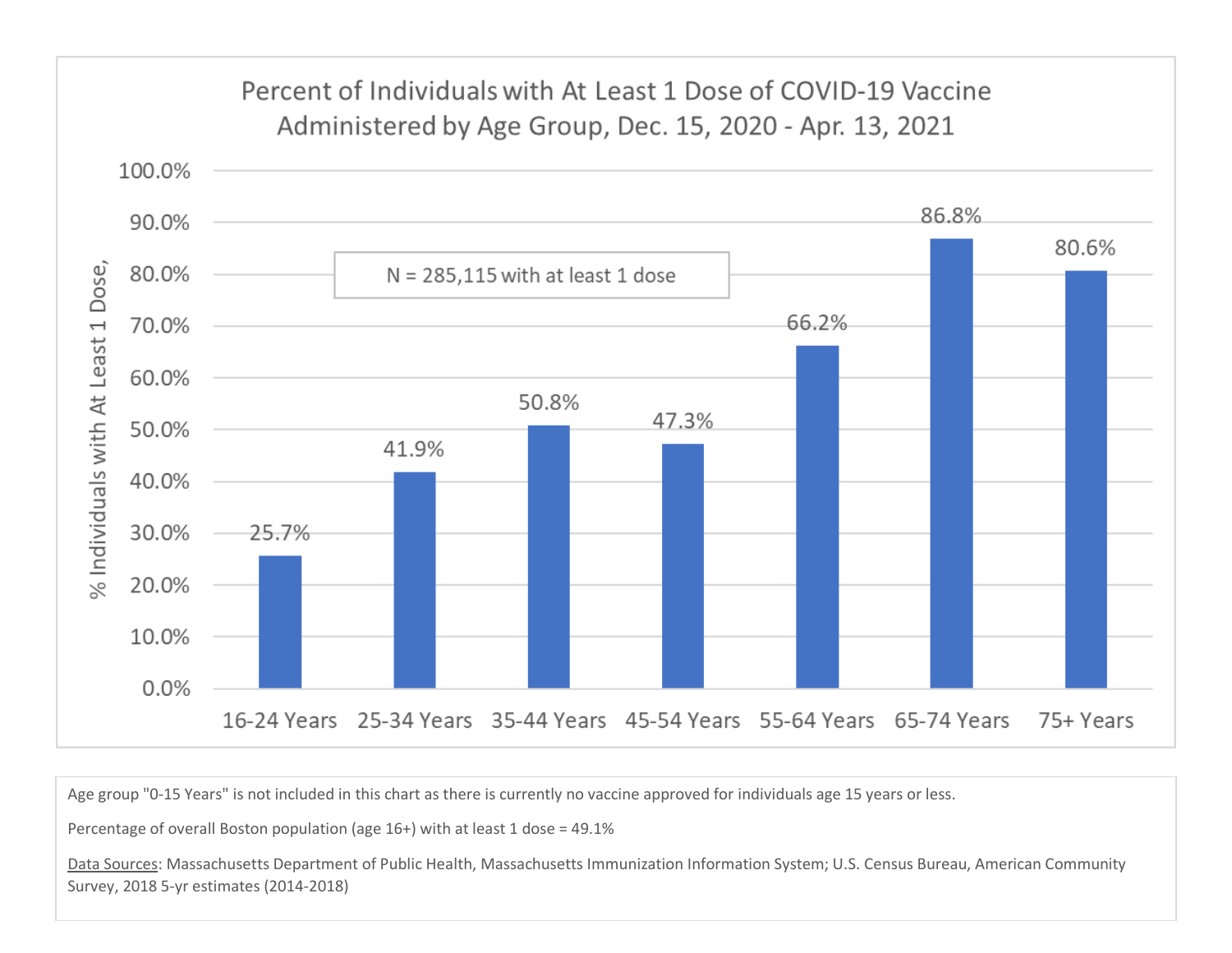![](_page_7_Figure_0.jpeg)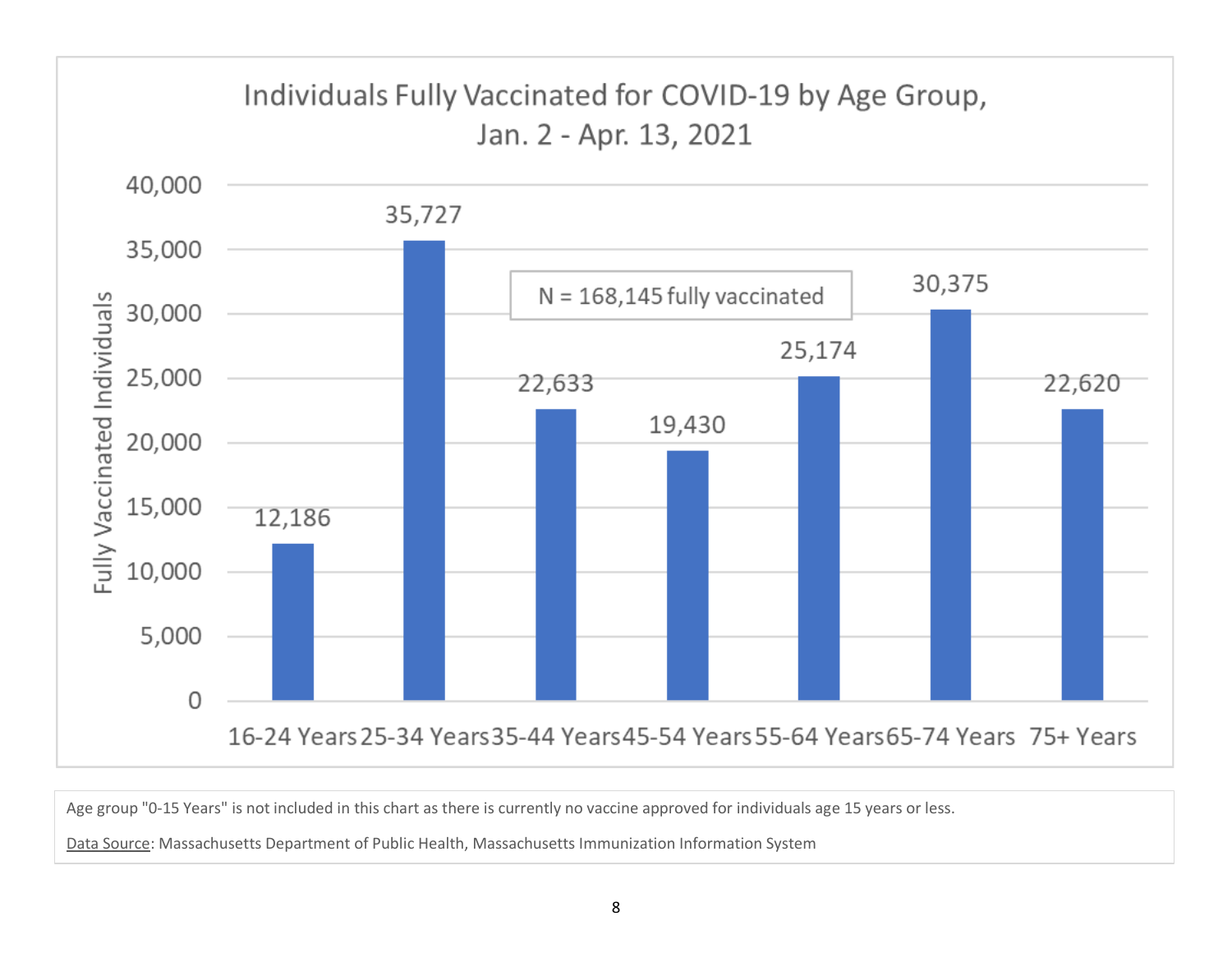![](_page_8_Figure_0.jpeg)

Percentage of overall Boston population (age 16+) fully vaccinated = 28.9%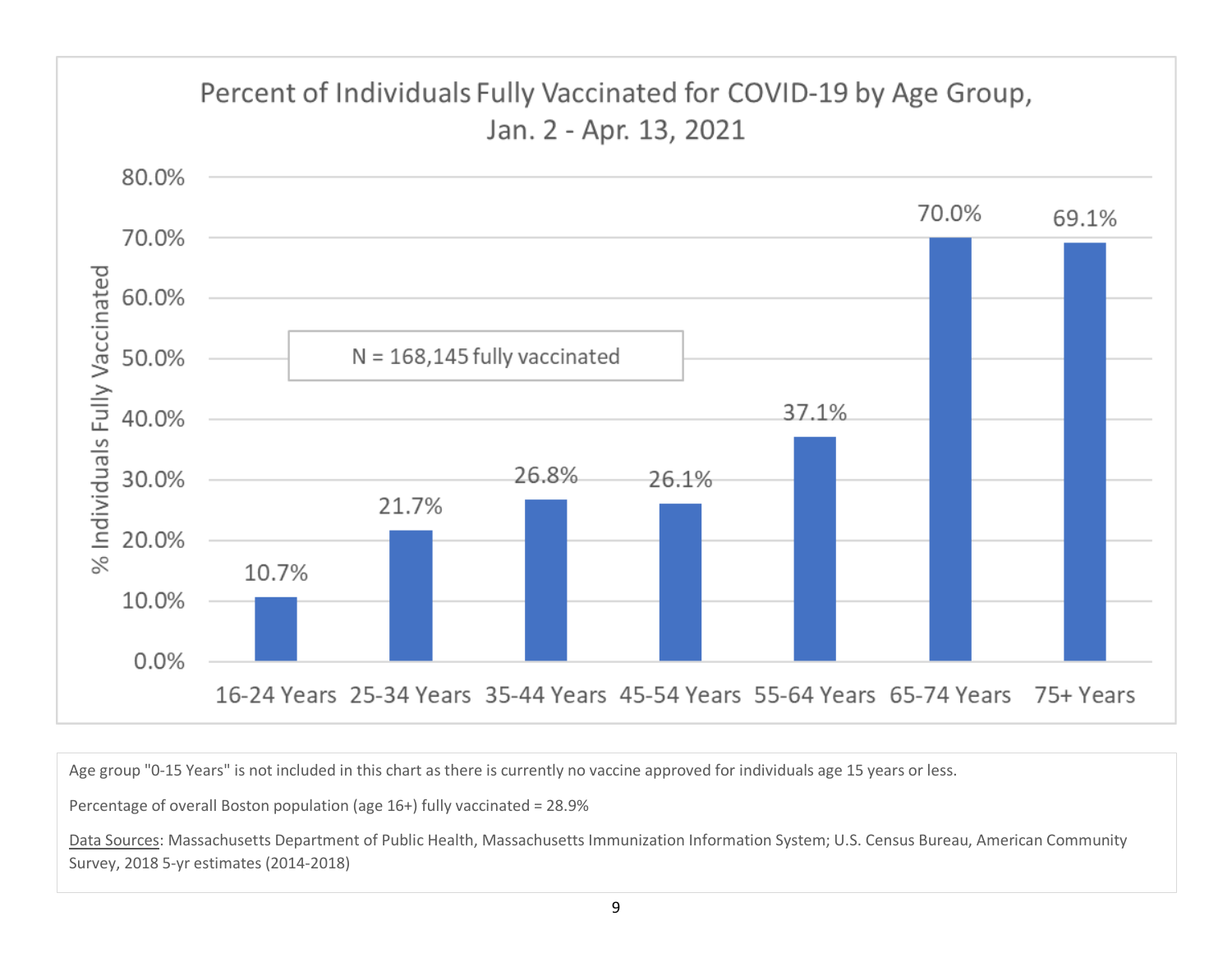![](_page_9_Figure_0.jpeg)

Asian/PI = Asian, Native Hawaiian, and Pacific Islander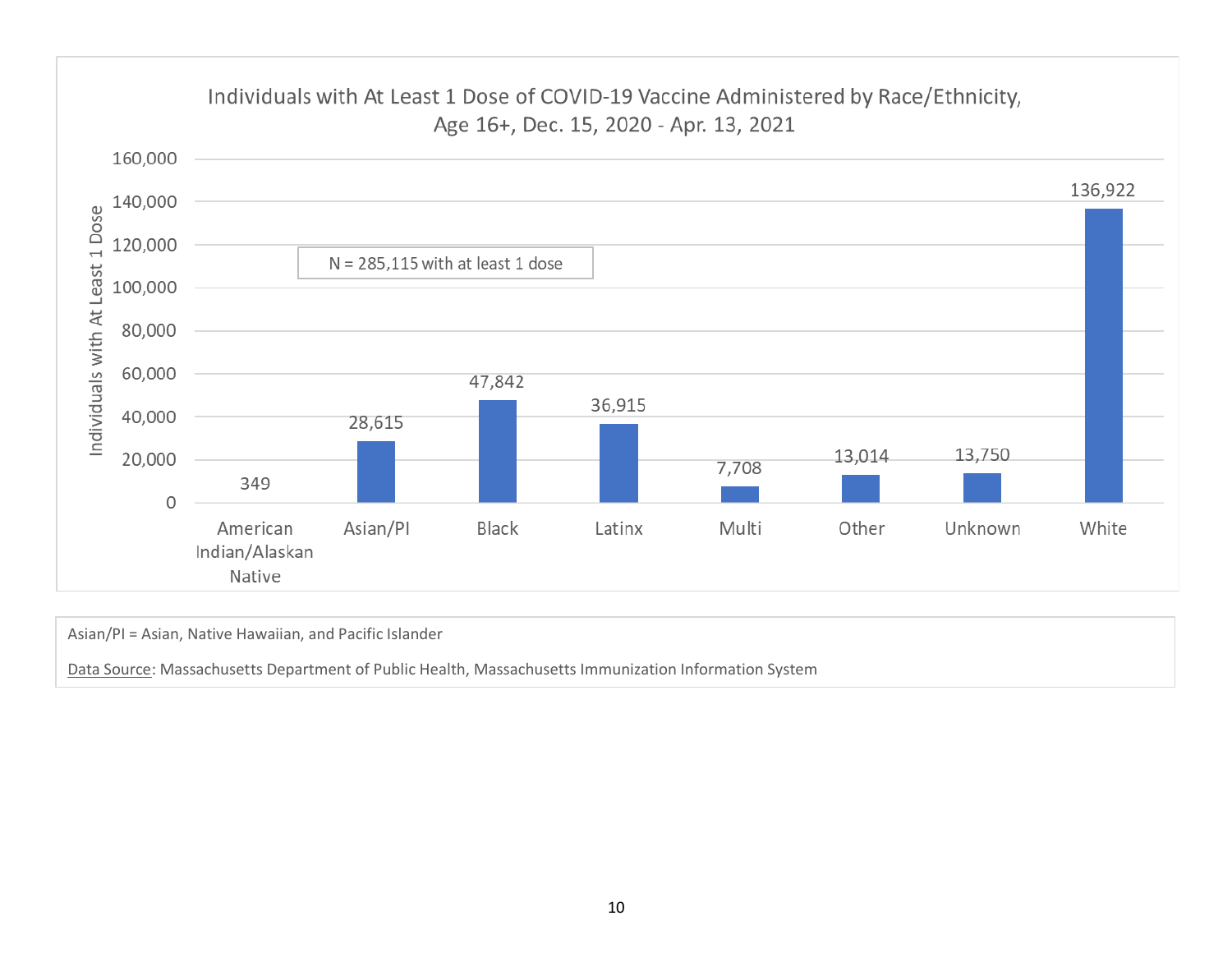![](_page_10_Figure_0.jpeg)

Asian/PI = Asian, Native Hawaiian, and Pacific Islander

\* N varies from Total N of Individuals with At Least 1 Dose (285,115) because data for residents who identify as Multiracial, Other, or Unknown are not included in this chart due to lack of comparable population data.

Percentage of overall Boston population (age 16+) with at least 1 dose = 49.1%. NOTE: Population counts used to calculate percentages for each racial/ethnic group include individuals age 15+, as these data are not available age 16+.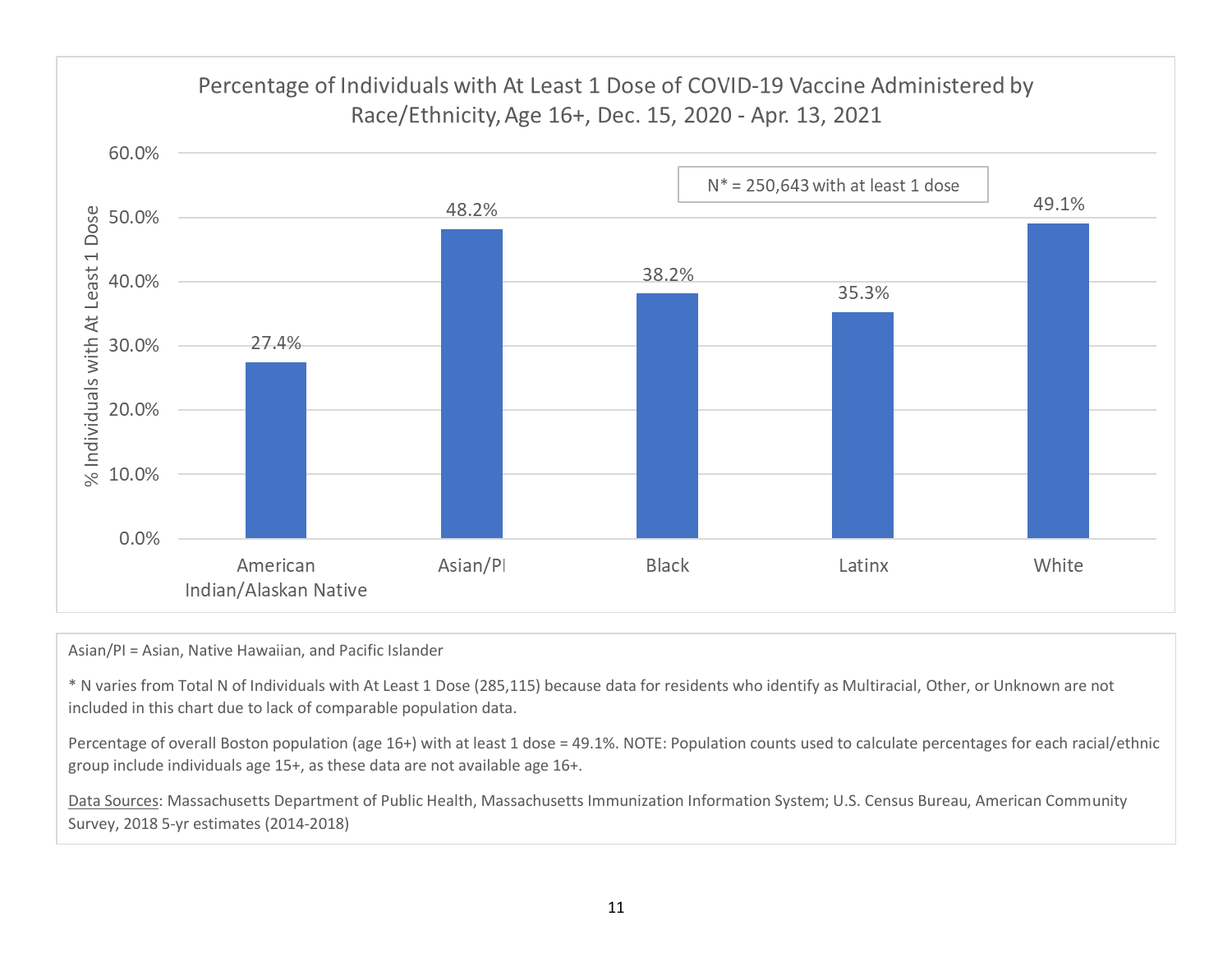![](_page_11_Figure_0.jpeg)

Asian/PI = Asian, Native Hawaiian, and Pacific Islander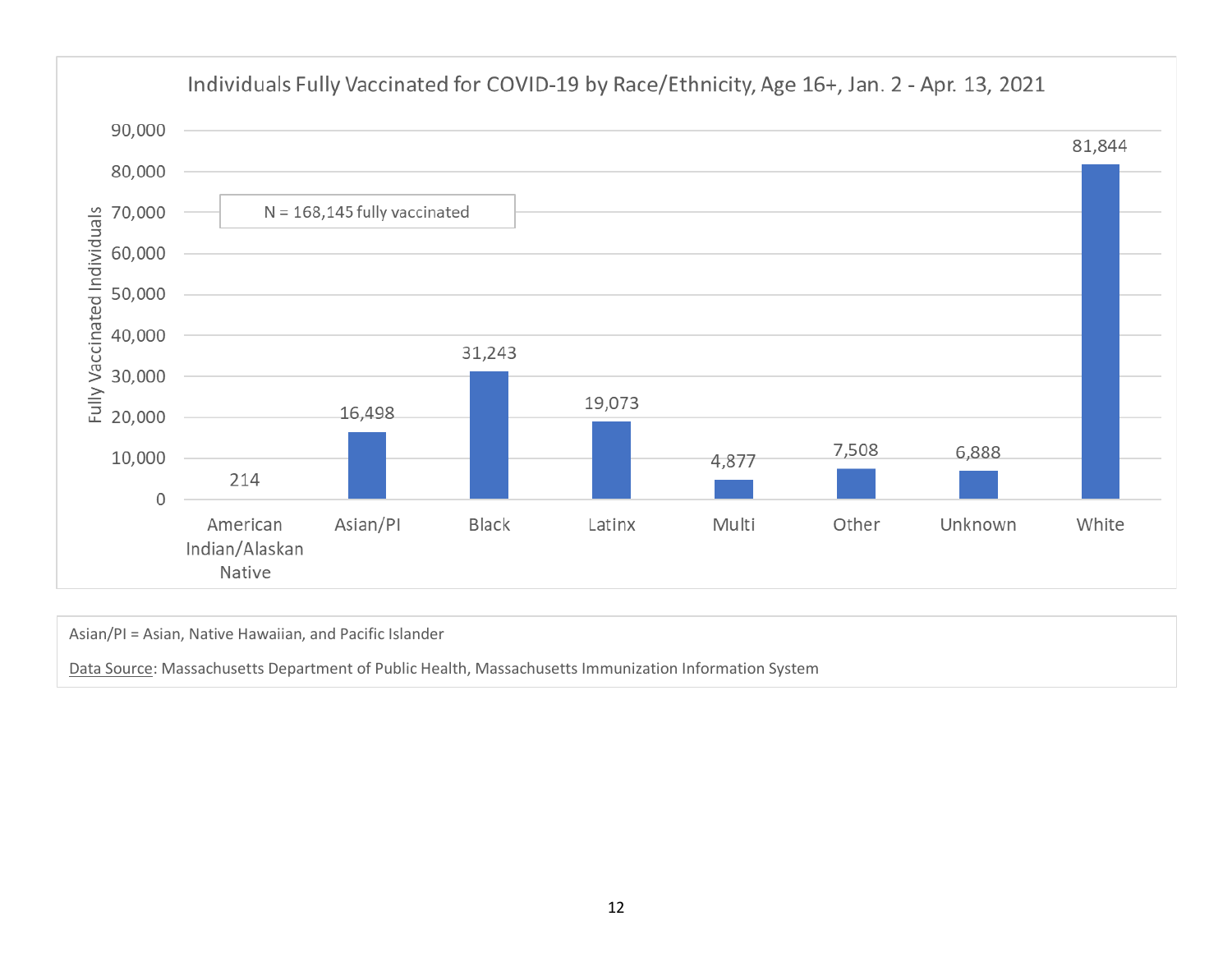![](_page_12_Figure_0.jpeg)

Asian/PI = Asian, Native Hawaiian, and Pacific Islander

\* N varies from Total N of Fully Vaccinated Individuals (168,145) because data for residents who identify as Multiracial, Other, or Unknown are not included in this chart due to lack of comparable population data.

Percentage of overall Boston population (age 16+) fully vaccinated = 28.9%. NOTE: Population counts used to calculate percentages for each racial/ethnic group include individuals age 15+, as these data are not available age 16+.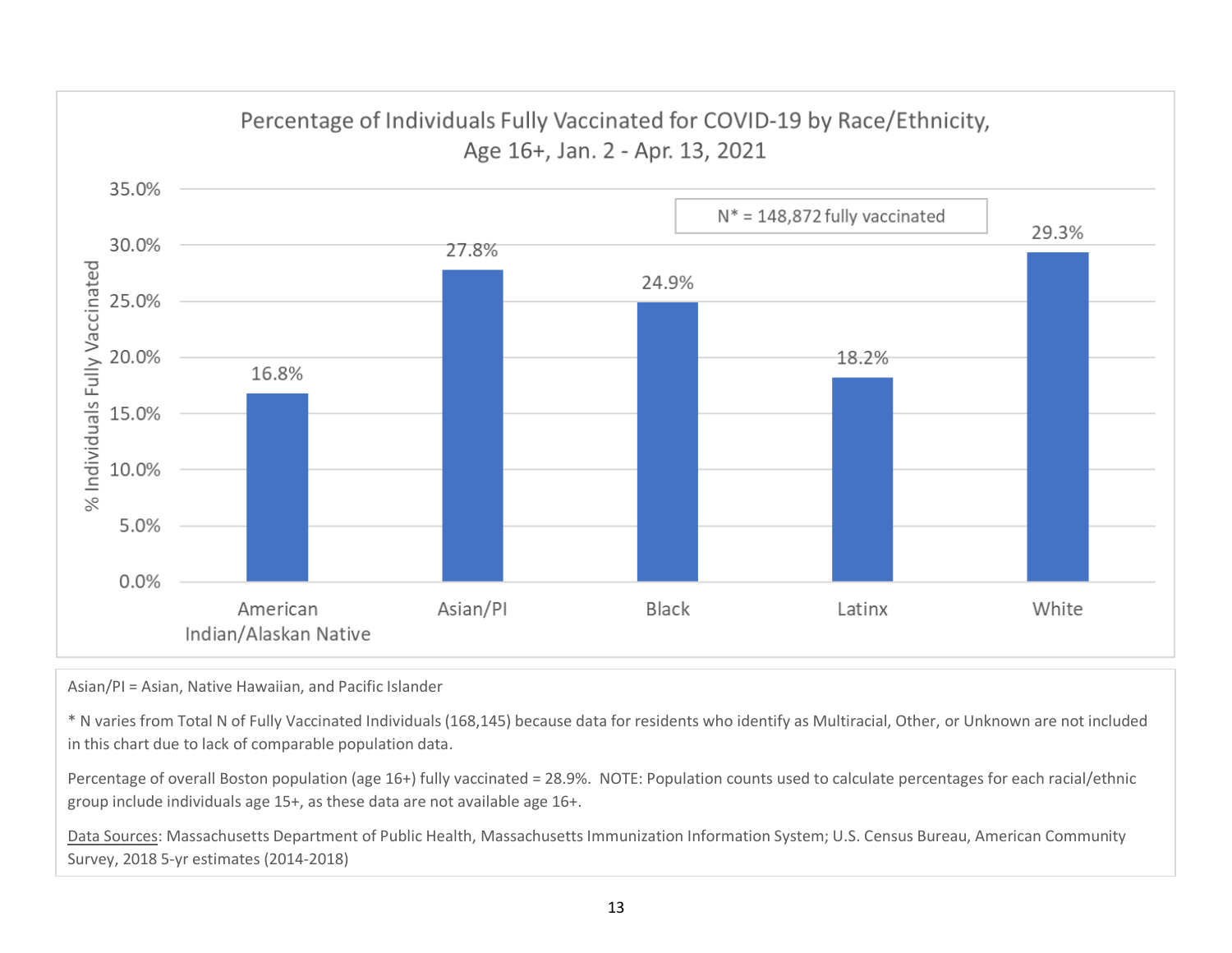![](_page_13_Figure_0.jpeg)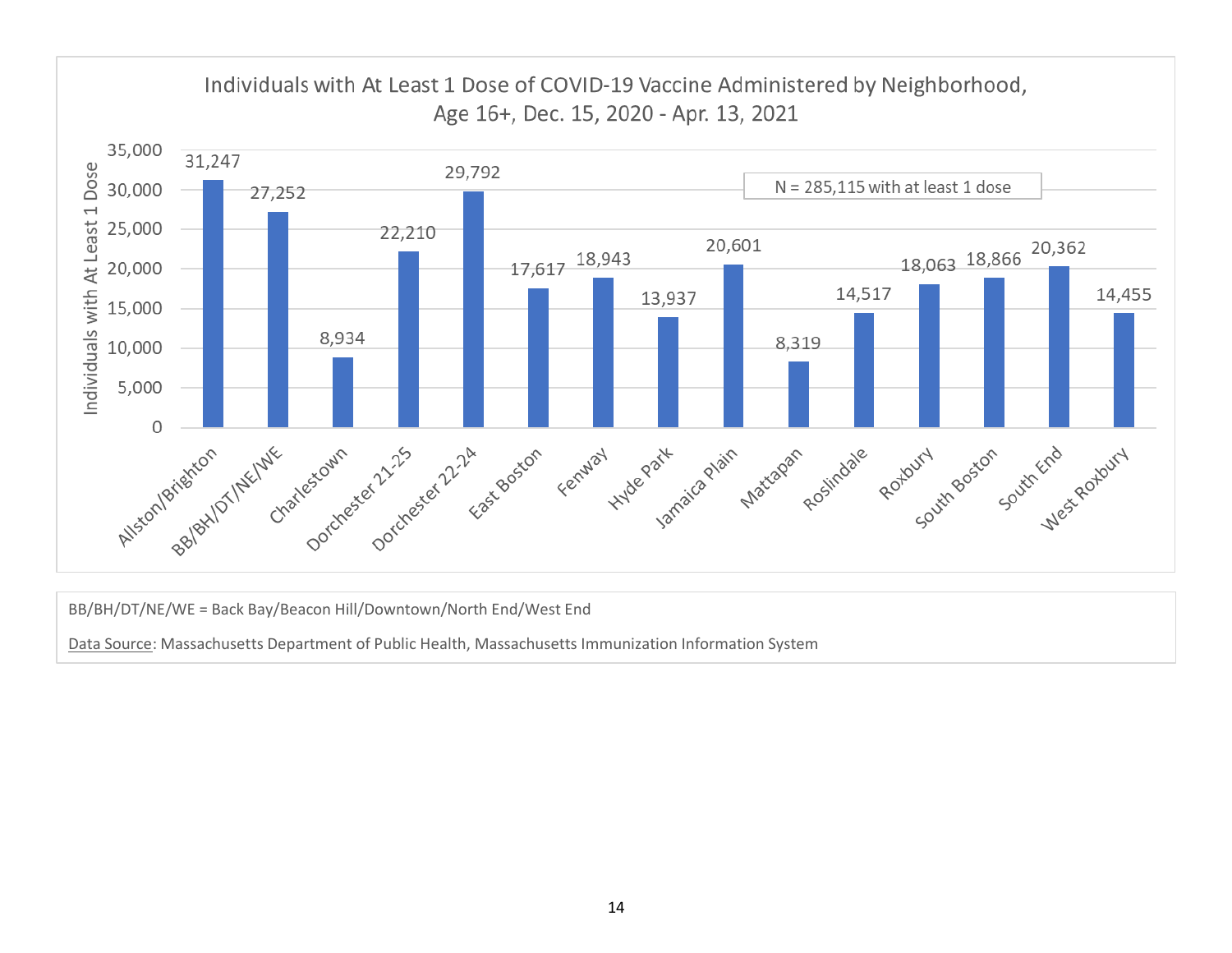![](_page_14_Figure_0.jpeg)

Percentage of overall Boston population (age 16+) with at least 1 dose = 49.1%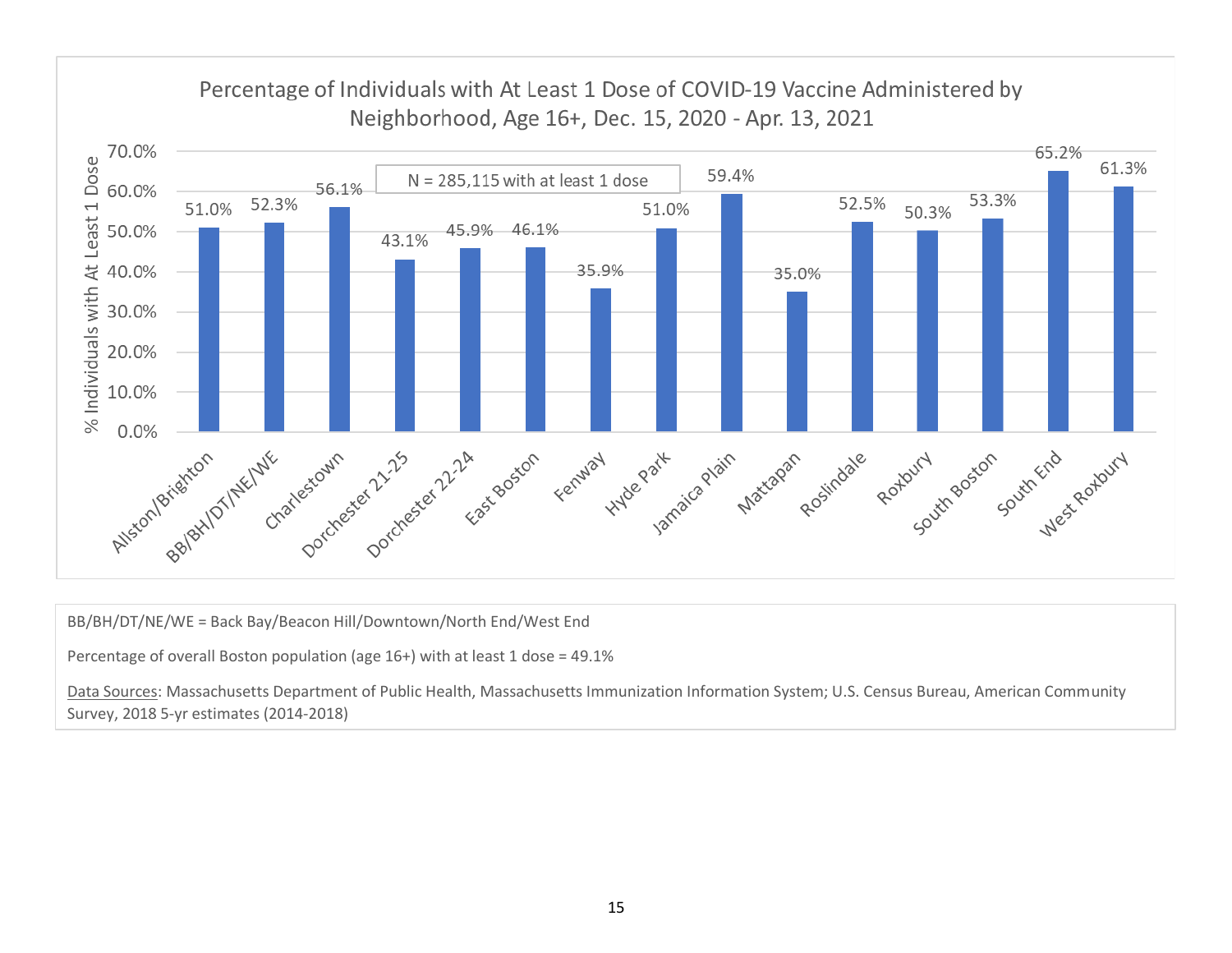![](_page_15_Figure_0.jpeg)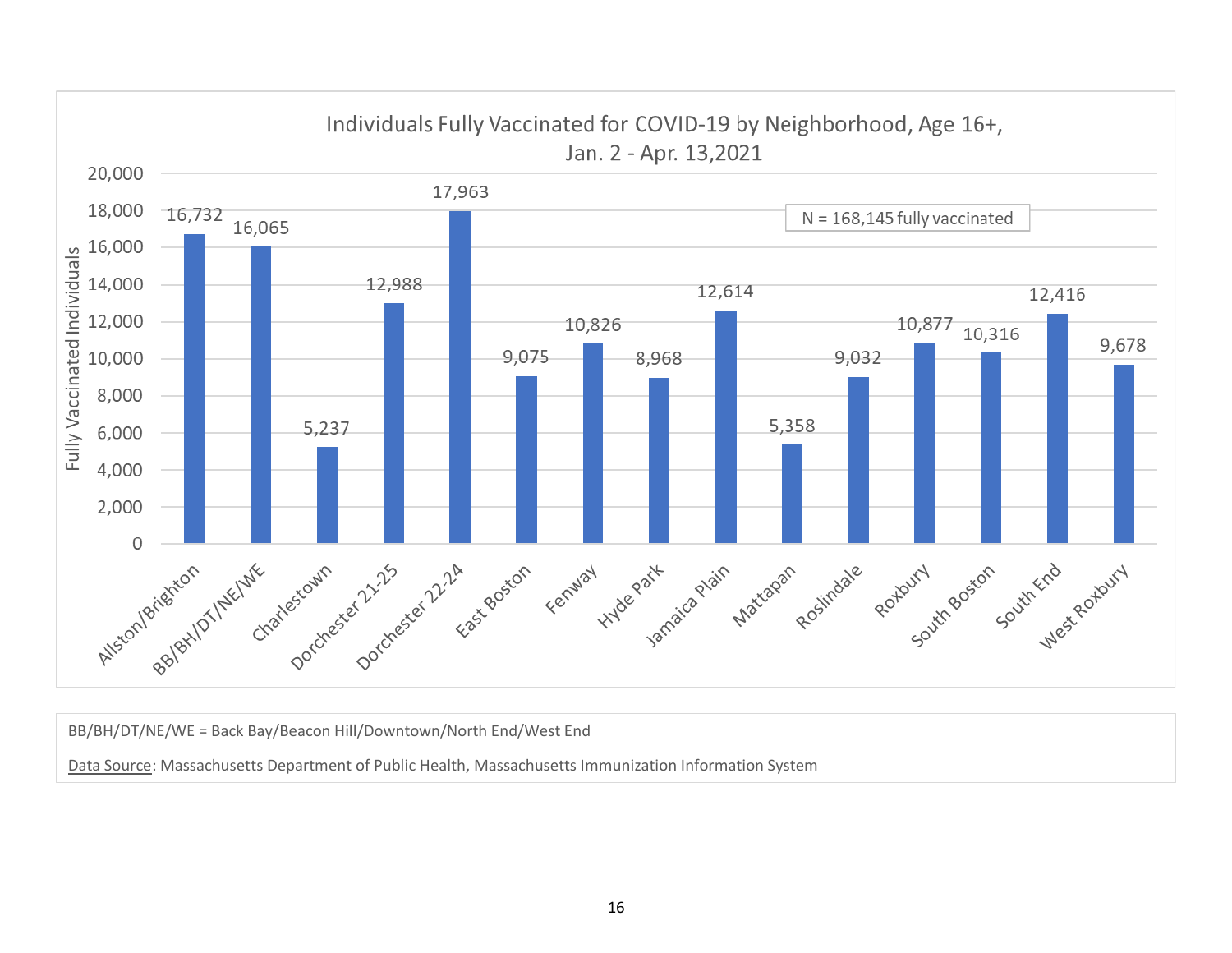![](_page_16_Figure_0.jpeg)

Percentage of overall Boston population (age 16+) fully vaccinated = 28.9%